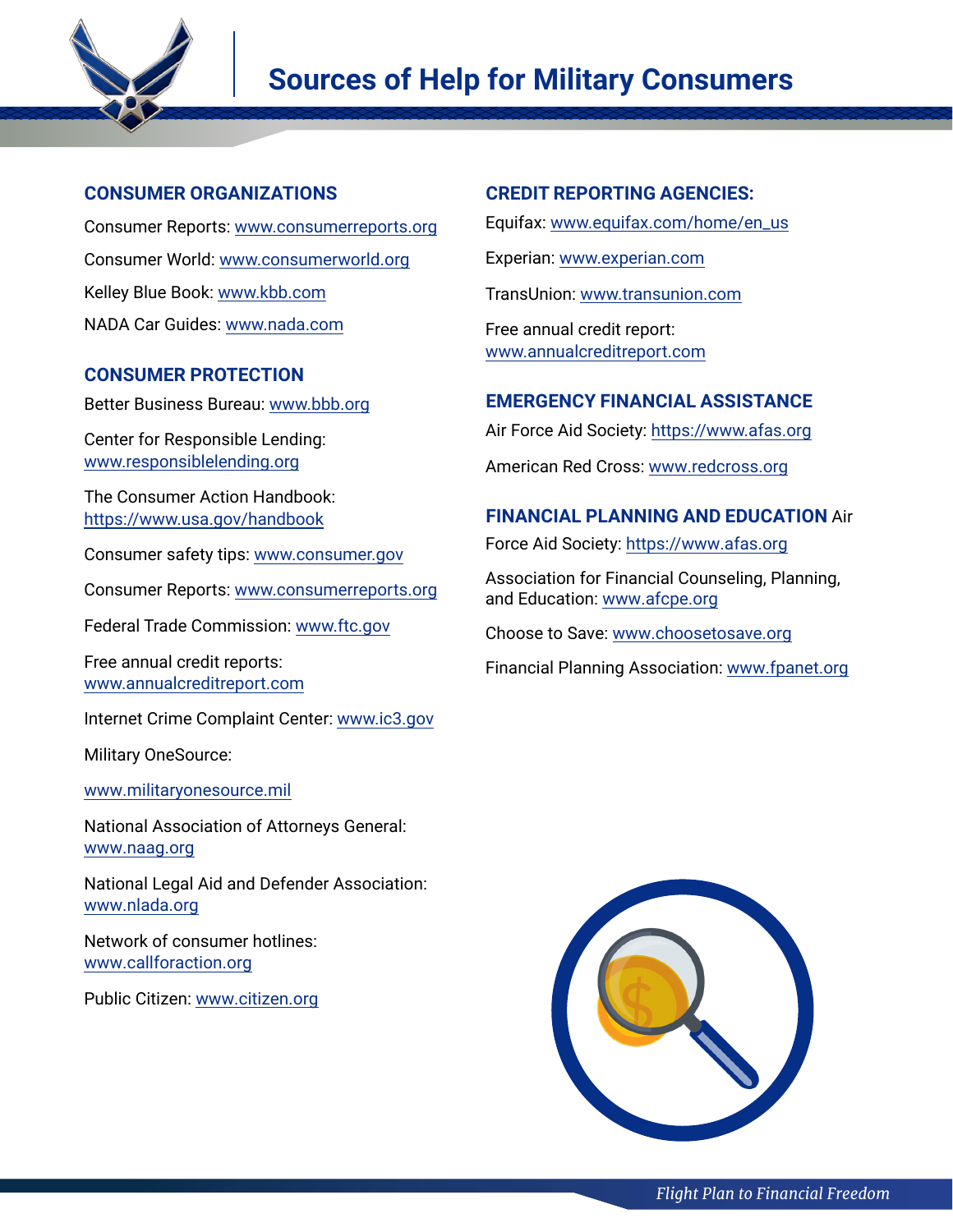Kiplinger: [www.kiplinger.com](http://www.kiplinger.com)

Military Saves: [www.militarysaves.org](http://www.militarysaves.org)

National Endowment for Financial Education: [www.nefe.org](http://www.nefe.org)

Save and Invest (FINRA Investor Education Foundation): [www.saveandinvest.org](http://www.saveandinvest.org)

## **FINANCIAL INFORMATION AND COUNSELING**

Air Force Aid Society: <https://www.afas.org>

Air Force Airman & Family Readiness Program: [http://www.afpc.af.mil/Airman-and-Family-](http://www.afpc.af.mil/Airman-and-Family-Readiness/)[Readiness/](http://www.afpc.af.mil/Airman-and-Family-Readiness/)

Consumer Credit Counseling: [www.nfcc.org](http://www.nfcc.org)

## **GOVERNMENT AGENCIES**

Board of Governors of the Federal Reserve System: [www.federalreserve.gov](http://www.federalreserve.gov)

Consumer.gov (Federal Trade Commission): [www.consumer.gov](http://www.consumer.gov)

Consumer Financial Protection Bureau: <https://www.consumerfinance.gov/>

Federal Deposit Insurance Corporation: <https://www.fdic.gov>

Federal Student Aid: [https://studentloans.gov/](https://studentloans.gov/myDirectLoan/index.action) [myDirectLoan/index.action](https://studentloans.gov/myDirectLoan/index.action)

Federal Trade Commission:<https://www.ftc.gov>

U.S. Bureau of Labor Statistics: [www.bls.gov](http://www.bls.gov)

U.S. Securities and Exchange Commission: [www.sec.gov](http://www.sec.gov)

## **INVESTING RESOURCES**

#### **Books**

**•** *Barron's Dictionary of Finance and Investment Terms*

- **•** *Get a Financial Life: Personal Finance in your Twenties and Thirties*, by Beth Kobliner
- **•** *Investing from Scratch: A Handbook for the Young Investor*, by James Lowell
- **•** *Making the Most of Your Money Now*, by Jane Bryant Quinn
- **•** *Master Your Money Type*, by Jordan E. Goodman
- **•** *Personal Finance*, by E. Thomas Garman and Raymond E. Forgue
- **•** *The Millionaire Next Door* (Series), by Thomas J. Stanley and William D. Danko
- **•** *The Total Money Makeover: A Proven Plan for Financial Fitness*, by Dave Ramsey
- **•** *The Truth About Money*, by Ric Edelman
- **•** *Who's Afraid to be a Millionaire? Mastering Financial and Emotional Success*, by Kelvin Boston
- **•** *Women and Money: Owning the Power to Control Your Destiny*, by Suze Orman

#### **Newspapers and Magazines**

- **•** *Barron's*
- **•** *Forbes*
- **•** *Fortune*
- **•** *Investor's Business Daily*
- **•** *Kiplinger*
- **•** *Money*
- **•** *Wall Street Journal*

### **Websites**

- **•** *Businessweek*: [www.bloomberg.com/](http://www.bloomberg.com/businessweek) [businessweek](http://www.bloomberg.com/businessweek)
- **•** *Dailystocks*: [www.dailystocks.com](http://www.dailystocks.com)
- **•** *Earnings Whispers*: [https://www.](https://www.earningswhispers.com) [earningswhispers.com](https://www.earningswhispers.com)
- **•** *ICLUBcentral* (tools for investors and investment clubs): [www.iclub.com](http://www.iclub.com)
- **•** *MarketWatch*: [www.marketwatch.com](http://www.marketwatch.com)